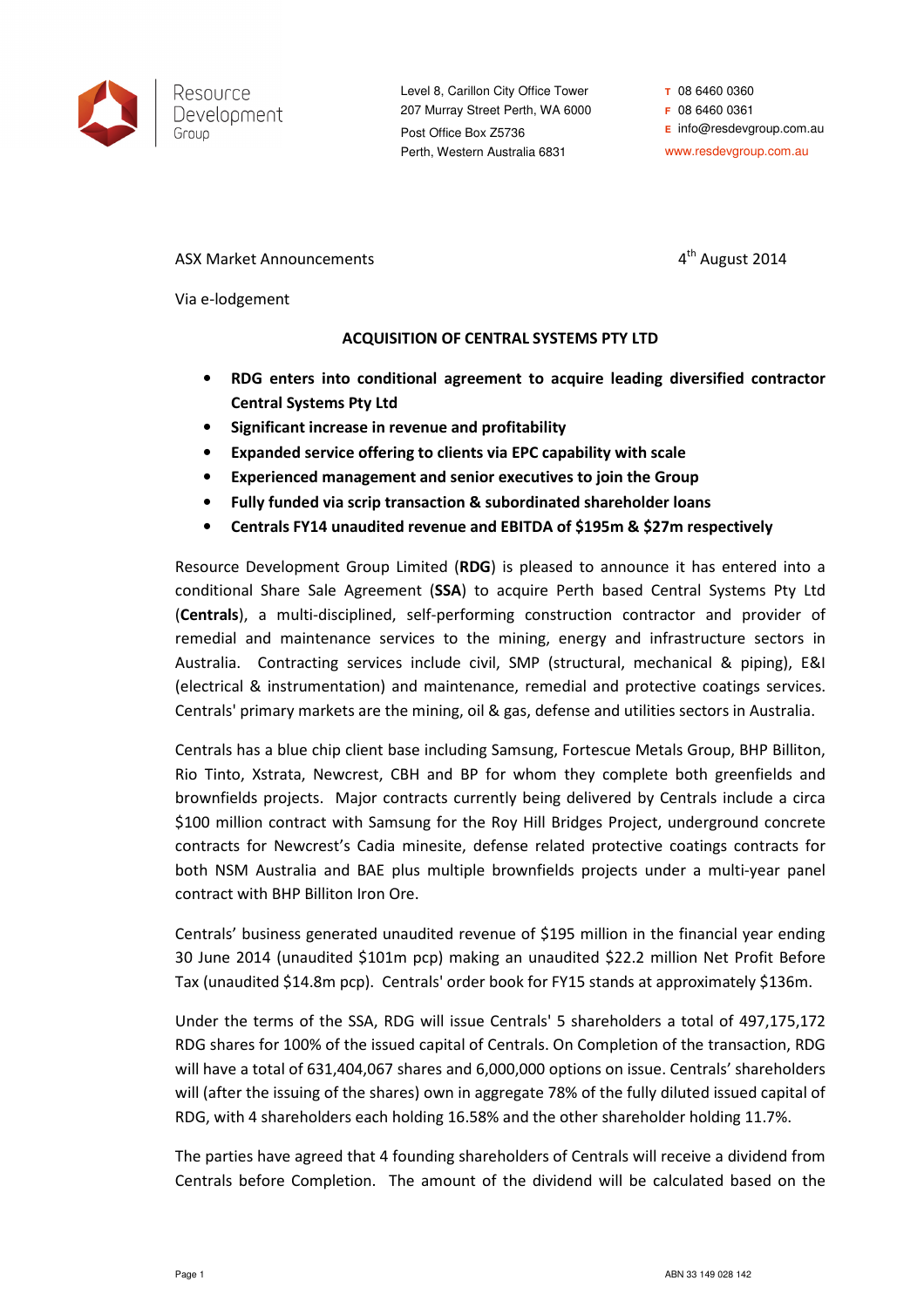

unaudited net tangible assets (NTA) of Centrals and RDG as at 31 August 2014, and it will be funded by way of loans from the Centrals founding shareholders to Centrals. The net effect will be that no cash will be paid out of Centrals to the founding shareholders before Completion, however Centrals will have a liability post-Completion to repay loans to each relevant Centrals shareholder reflecting their respective proportion of the dividend. Formal loan agreements and a security deed in respect of these loans will be entered into between Centrals and the Centrals shareholders at Completion. These loan agreements will be on commercial terms and will be secured over the assets of Centrals on a subordinated basis behind Centrals' existing financiers. Interest will accrue at 7% p.a. on these loans and will be paid quarterly, however, the principal will only be repaid where the independent members of the RDG board are satisfied that RDG has sufficient working capital and cashflow.

The amount of the dividend will not be determined until 31 August 2014 when accounts for RDG and Centrals have been prepared in accordance with the SSA. However, for illustrative purposes, an amount of \$22.9m has been estimated based on a consolidated pro forma balance sheet reflecting how the merged RDG Group would look had the transaction completed on 30 June 2014 as shown in Annexure A.

The transaction under the SSA is subject to various conditions precedent, including all approvals required at law or under the ASX Listing Rules, consents from Centrals' financiers, release of encumbrances other than those permitted with Centrals' existing financiers, consents from counterparties to Centrals' key contracts, senior executives entering into employment contracts, and RDG shareholder approval of the transaction for the purposes of the ASX Listing Rules including Listing Rule 11.1.2. If the conditions are not satisfied on or before 29 September 2014, the SSA will automatically terminate (unless otherwise agreed between the parties).

In addition, the SSA can be terminated by either party before Completion if (amongst other things) a material adverse effect occurs in respect of the other party, the other party breaches its warranties or material obligations under the SSA or the other party breaches a material term of one of its key contracts. The SSA contains standard warranties and indemnities for transactions of this nature with a cap on the maximum liability being set at \$2m.

RDG proposes that, at Completion of the transaction, it will invite Centrals Directors, being Mr. Richard Eden and Mr. Andrew Ellison, to join the RDG board. In addition, up to 2 directors of RDG may resign from the Board of RDG. Both Mr. Eden and Mr. Ellison have distinguished careers in construction, having both previously been Directors of Cimeco Pty Ltd, a subsidiary construction company of Forge Group Ltd (Forge), before joining Centrals in 2010 and 2012 respectively.

Mr. Eden has an extensive track record in managing business growth with a strong focus on solid contract and financial management. As the Director of Centrals responsible for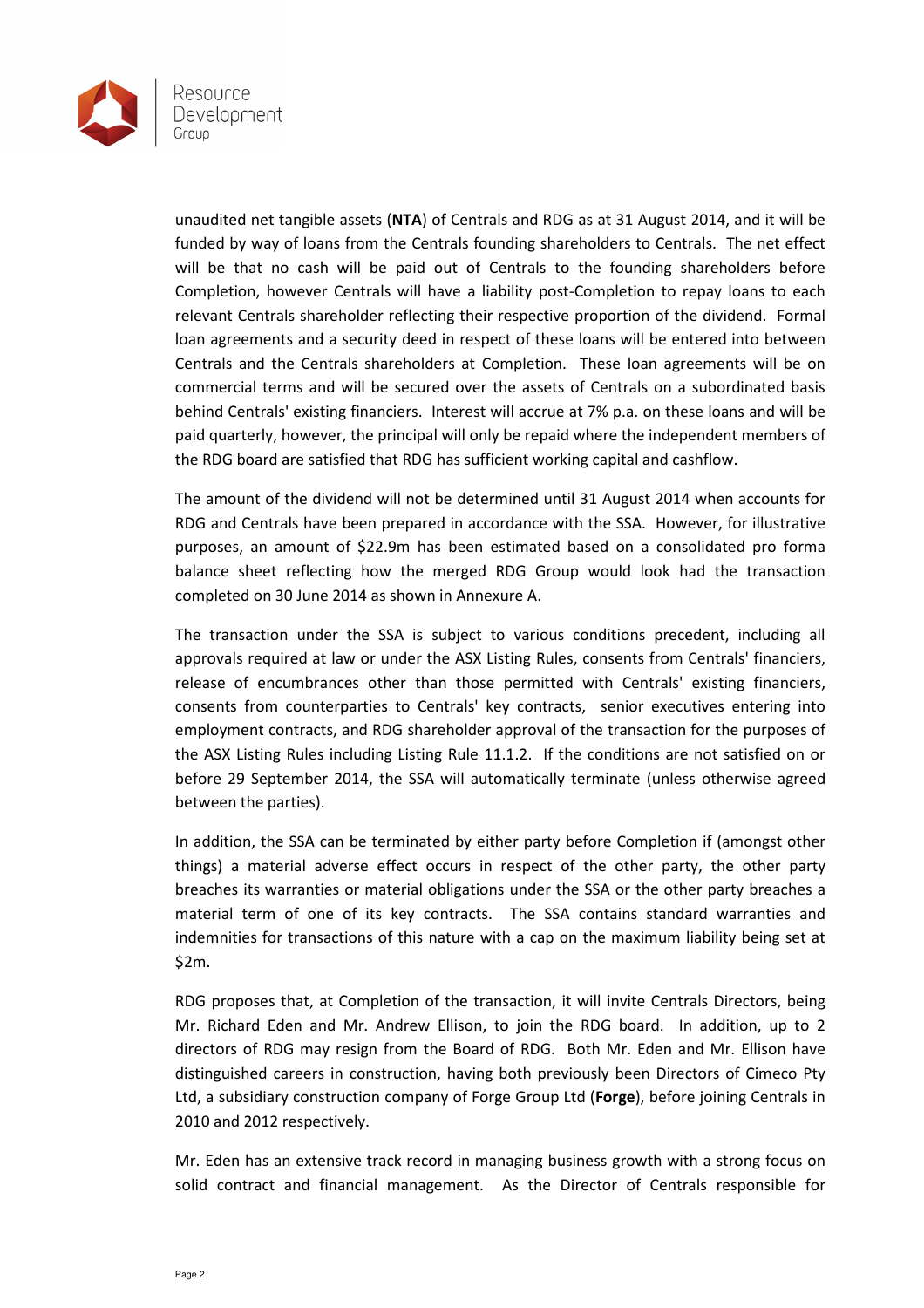

corporate and commercial functions, his responsibilities include leading Centrals' HSEQ, financial, administration, commercial, tendering and estimating functions. Mr. Eden has over 24 years' experience in maintenance and construction contracting throughout Australia. Throughout his career he has held both senior management roles and directorships in private companies.

Mr. Ellison is a very experienced contractor with a successful track record in delivering business growth. He is currently the Director of Centrals responsible for strategic business development, development of new capabilities and services, identification of new territories and markets and key client relationship management. Mr. Ellison has over 30 years' experience in maintenance and construction contracting across Australia and West Africa, including civil & concrete, commercial building, structural mechanical and piping, tanks and electrical services. His working career has been defined by the building of businesses in the maintenance and construction sectors, including a combination of organic and acquisitive growth and the integration of these businesses.

"We are delighted to be able to announce the acquisition of such a capable construction company who is performing strongly in these difficult market conditions. RDG and Centrals share many common clients and the combined entity will be able to provide a credible design & construct offering to the market which we are confident will be of great interest to both our existing and new clients alike. With the addition of Centrals, the RDG Group will be able to offer whole of project lifecycle services spanning environmental, studies, engineering design, construction, maintenance and remedial services" said Jeff Brill, RDG's Managing Director.

"In addition, we intend to welcome two experienced Directors to the RDG board. Senior management of RDG will be further supplemented by other Centrals Directors and shareholders including founding shareholder Ivan Ruefli and senior construction directors Gary Reid and Steve Batchelor. The RDG directors believe that with this increase in scale and capability, the enlarged Group should now be capable of targeting revenues in excess of \$200 million annually subject to prevailing market conditions, and will provide RDG with a great base from which to continue its growth. It's no secret that the market is tough and we expect these conditions to persist for some time, but the value in the increase in scale and breadth of RDG's operations that Centrals brings is immense and gives us a greatly expanded future", he added.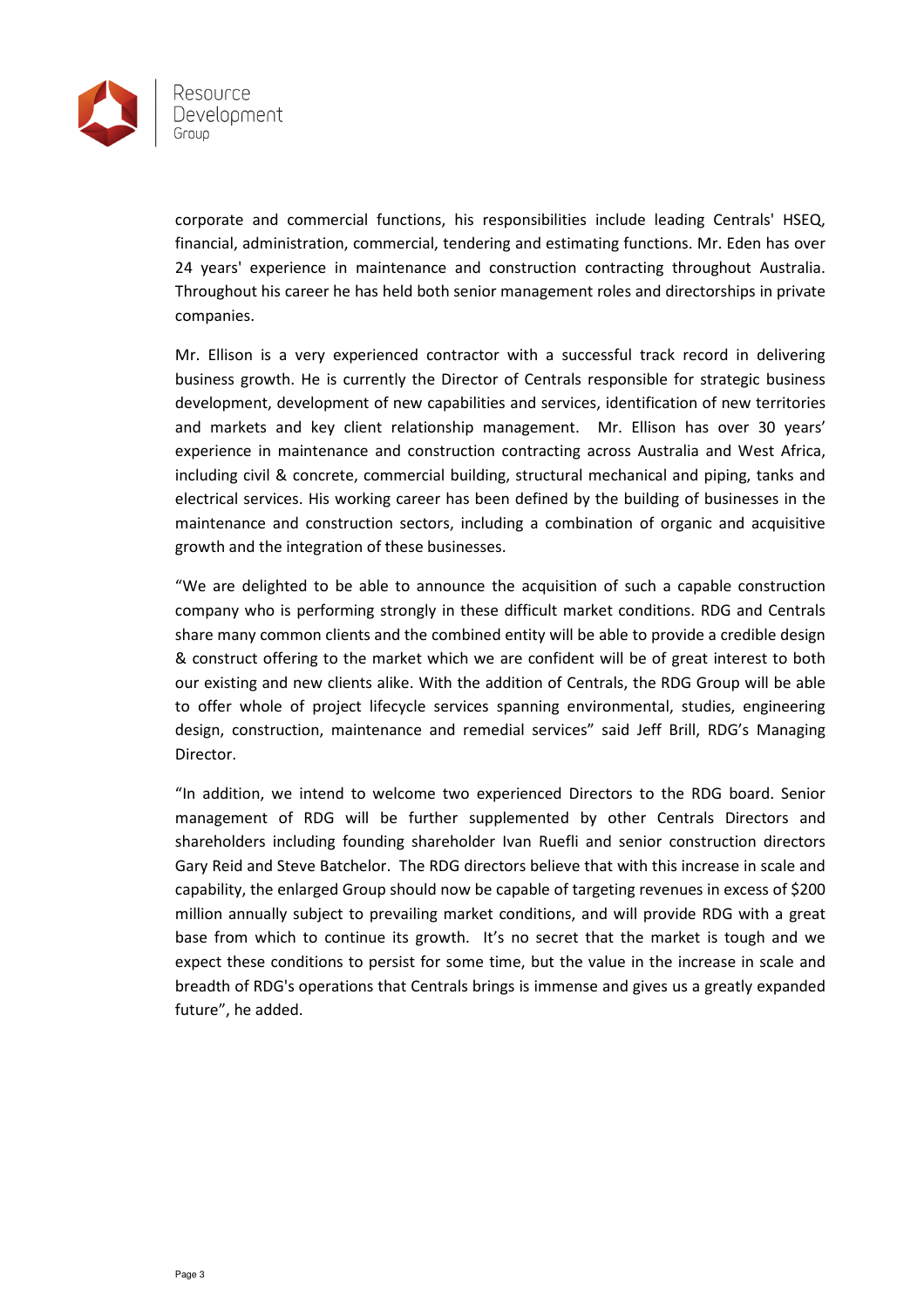

## Timetable

The key dates for the transaction are set out below. These dates are indicative only and are subject to change.

| RDG shareholder meeting    | 24 September 2014 |
|----------------------------|-------------------|
| Satisfaction of conditions | 24 September 2014 |
| Completion of transaction  | 26 September 2014 |

Further details of the acquisition will be provided in the Notice of Meeting and Explanatory Memorandum which is expected to be dispatched in mid August.

Yours faithfully

Jeff Bill

Managing Director

For further information, please contact Jeff Brill on (08) 6460 0300 or at jeff.brill@resdevgroup.com.au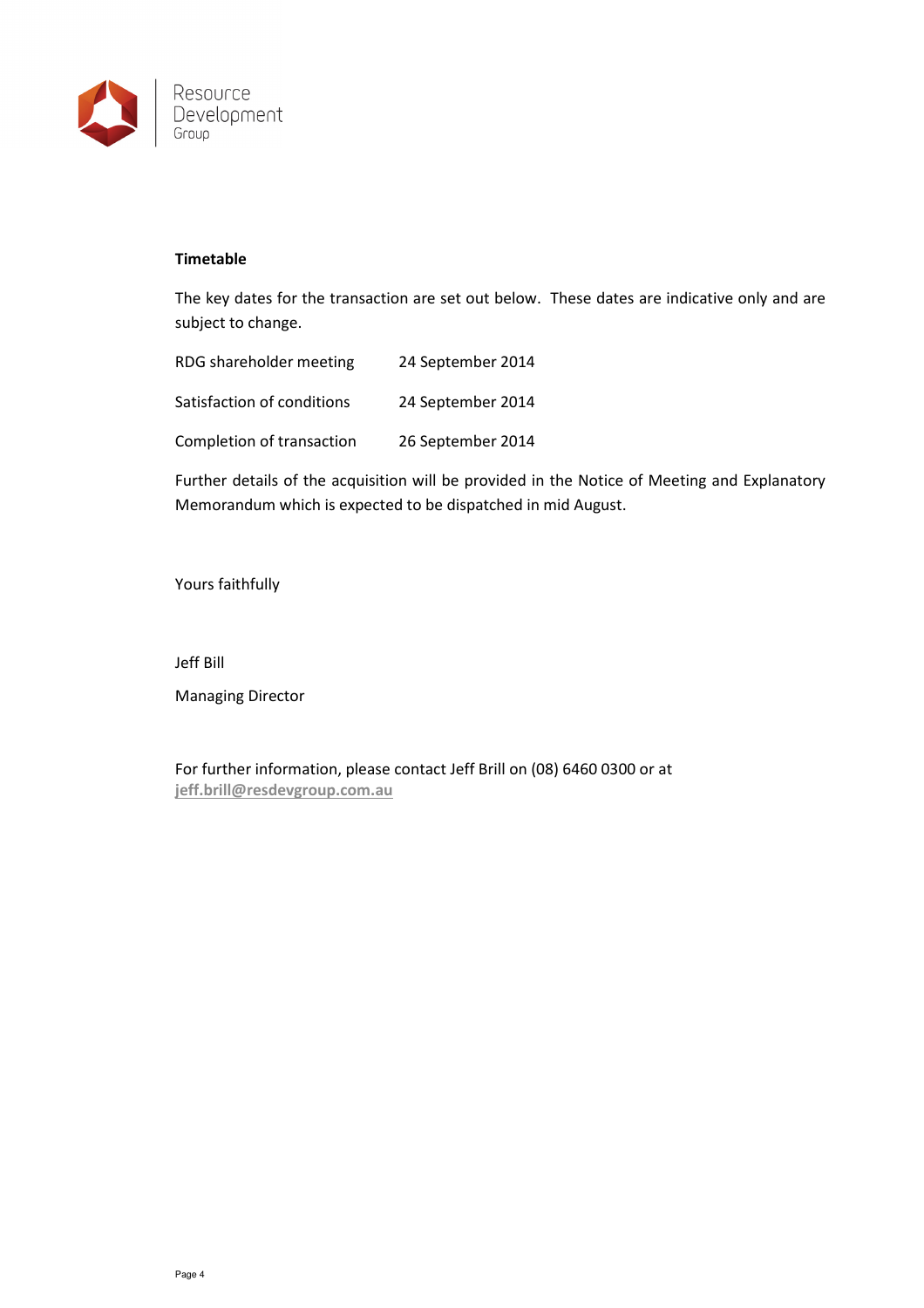

# Annexure A: Pro Forma Balance Sheet of Resource Development Group

| RESOURCE DEVELOPMENT GROUP LTD                          |                 |                          |                 |            |             |
|---------------------------------------------------------|-----------------|--------------------------|-----------------|------------|-------------|
| PROFORMA STATEMENT OF FINANCIAL POSITION - 30 JUNE 2014 |                 |                          |                 |            |             |
| (UNAUDITED)                                             |                 |                          |                 |            |             |
|                                                         |                 | <b>Centrals Pre</b>      | Sub-total - at  |            |             |
|                                                         | 30/06/2014      | completion               | Completion      | 30/06/2014 | Proforma    |
|                                                         |                 | <b>Dividend</b>          |                 |            |             |
|                                                         | <b>Centrals</b> | payable                  | <b>Centrals</b> | <b>RDG</b> | New Group   |
| <b>ASSETS</b>                                           |                 |                          |                 |            |             |
|                                                         |                 |                          |                 |            |             |
| <b>Current Assets</b>                                   |                 |                          |                 |            |             |
| Cash and cash equivalents                               | 15,675,752      |                          | 15,675,752      | 2,657,176  | 18,332,928  |
| Trade and other receivables                             | 31,677,108      | ÷.                       | 31,677,108      | 6,235,322  | 37,912,430  |
| Inventories                                             | 11,731,882      | ä,                       | 11,731,882      |            | 11,731,882  |
| <b>Other Current Assets</b>                             | 918,540         | $\overline{\phantom{a}}$ | 918,540         |            | 918,540     |
| Total                                                   | 60,003,282      | $\blacksquare$           | 60,003,282      | 8,892,498  | 68,895,780  |
| <b>Non-Current Assets</b>                               |                 |                          |                 |            |             |
| Other financial assets                                  | 2,828,890       | $\overline{\phantom{a}}$ | 2,828,890       | 1          | 2,828,891   |
| Property, plant and equipment                           | 23,797,262      | ÷.                       | 23,797,262      | 1,111,360  | 24,908,622  |
| Deferred tax assets                                     | 792,447         | ÷.                       | 792,447         | 689,107    | 1,481,554   |
| Intangible assets (Note 3)                              | ä,              | $\sim$                   | ä,              | 8,380,505  | 8,380,505   |
| Total                                                   | 27,418,599      | $\blacksquare$           | 27,418,599      | 10,180,973 | 37,599,572  |
|                                                         |                 |                          |                 |            |             |
| <b>TOTAL ASSETS</b>                                     | 87,421,881      | $\blacksquare$           | 87.421.881      | 19,073,471 | 106.495.352 |
| <b>LIABILITIES</b>                                      |                 |                          |                 |            |             |
| <b>Current Liabilities</b>                              |                 |                          |                 |            |             |
| Trade and other payables                                | 36.832.186      | ä,                       | 36.832.186      | 2,087,691  | 38,919,877  |
| Dividends Payable                                       |                 | ÷                        | ÷               | 2,000,000  | 2,000,000   |
| Borrowings                                              | 5,654,592       | ä,                       | 5,654,592       | 2,075,353  | 7,729,945   |
| Current tax liabilities                                 | 1,434,450       | ä,                       | 1,434,450       | 20,872     | 1,413,578   |
| Provisions                                              | 5,761,316       | ä,                       | 5,761,316       | 807,649    | 6,568,965   |
| Total                                                   | 49,682,544      | $\blacksquare$           | 49,682,544      | 6,949,821  | 56,632,365  |
|                                                         |                 |                          |                 |            |             |
| <b>Non-Current Liabilities</b>                          |                 |                          |                 |            |             |
| Shareholder Ioans (Note 1)                              | ÷,              | 22,906,392               | 22,906,392      |            | 22,906,392  |
| Deferred Tax Liabilities                                | ä,              |                          | ÷,              | 164,089    | 164,089     |
| Provisions                                              |                 | ÷,                       |                 | 231,848    | 231,848     |
| Borrowings                                              | 2,965,571       |                          | 2,965,571       |            | 2,965,571   |
| Total                                                   | 2,965,571       | 22,906,392               | 25,871,963      | 395,937    | 26,267,900  |
| <b>TOTAL LIABILITIES</b>                                | 52,648,115      | 22,906,392               | 75,554,507      | 7,345,758  | 82,900,265  |
|                                                         |                 |                          |                 |            |             |
| <b>NET ASSETS</b>                                       | 34,773,766      | 22,906,392               | 11,867,374      | 11,727,713 | 23,595,087  |
| <b>EQUITY</b>                                           |                 |                          | L.              |            |             |
| Issued capital (Note 2)                                 | 100             |                          | 100             | 11,727,713 | 11,727,813  |
| <b>Retained Earnings</b>                                | 34,773,666      | 22,906,392               | 11,867,274      |            | 11,867,274  |
| <b>TOTAL EQUITY</b>                                     | 34,773,766      | 22.906.392               | 11.867.374      | 11.727.713 | 23,595,087  |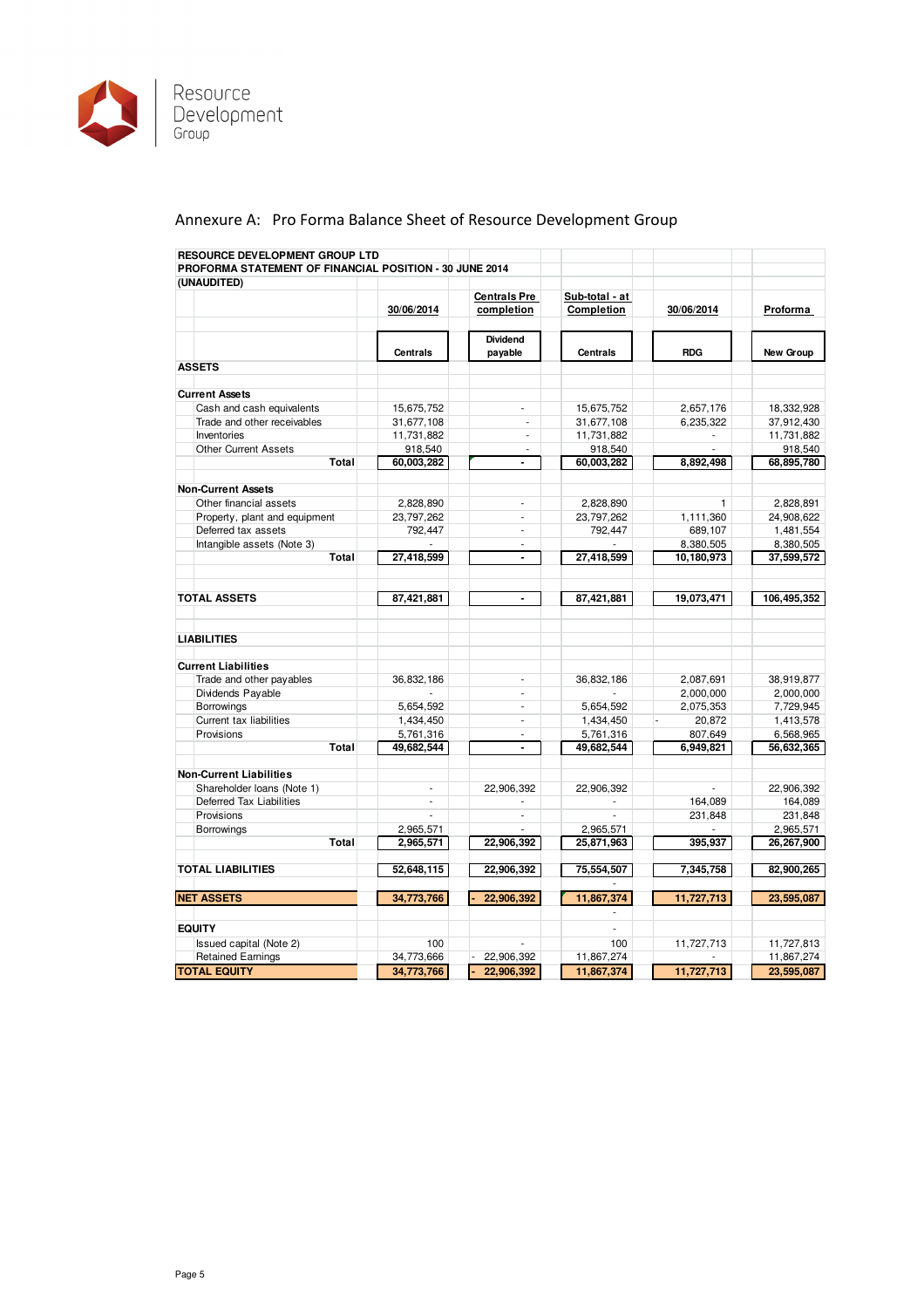

#### Note 1:

The parties have agreed that Centrals will declare and pay a fully franked pre-Completion dividend to all Centrals' shareholders holding ordinary shares in Centrals. This dividend will represent the difference between the actual NTA of Centrals (Actual NTA (Centrals)) as at 31 August 2014 and an amount representing 78% of the NTA of the merged RDG Group (including Centrals) (Adjusted NTA (Centrals)) as at 31 August 2014. As a condition of the transaction, the Centrals shareholders who receive this dividend will, at Completion, enter into a loan agreement with Centrals such that the dividend amount is lent back to Centrals via a secured subordinated (to Centrals' existing financiers) loan on commercial terms. While the final amount of this dividend is yet to be determined (given 31 August 2014 accounts have not been prepared), for illustrative purposes an amount of \$22.9m has been estimated based on the pro forma Balance Sheet as at 30 June 2014 (pro Forma Balance Sheet) calculated as follows:

## Dividend = Actual NTA (Centrals) – Adjusted NTA (Centrals)

where: Actual NTA (Centrals) is \$34,773,766 as shown in the pro Forma Balance Sheet

> Adjusted NTA (Centrals) is \$11,867,374 calculated using the following formula:

> > Adjusted NTA (Centrals) = NTA (RDG) x 78/22

(where NTA (RDG) is the NTA of RDG calculated using the net assets of RDG (\$11,727,713) less intangible assets (\$8,380,505)) as shown in the pro forma Balance Sheet)

so that the Adjusted NTA (Centrals) will be \$11,867,374 (ie. \$3,347,208 x 78/22)).

Therefore, the estimated \$22.9m dividend based on the pro forma Balance Sheet as at 30 June 2014 is calculated as follows: \$34,773,766 - \$11,867,374